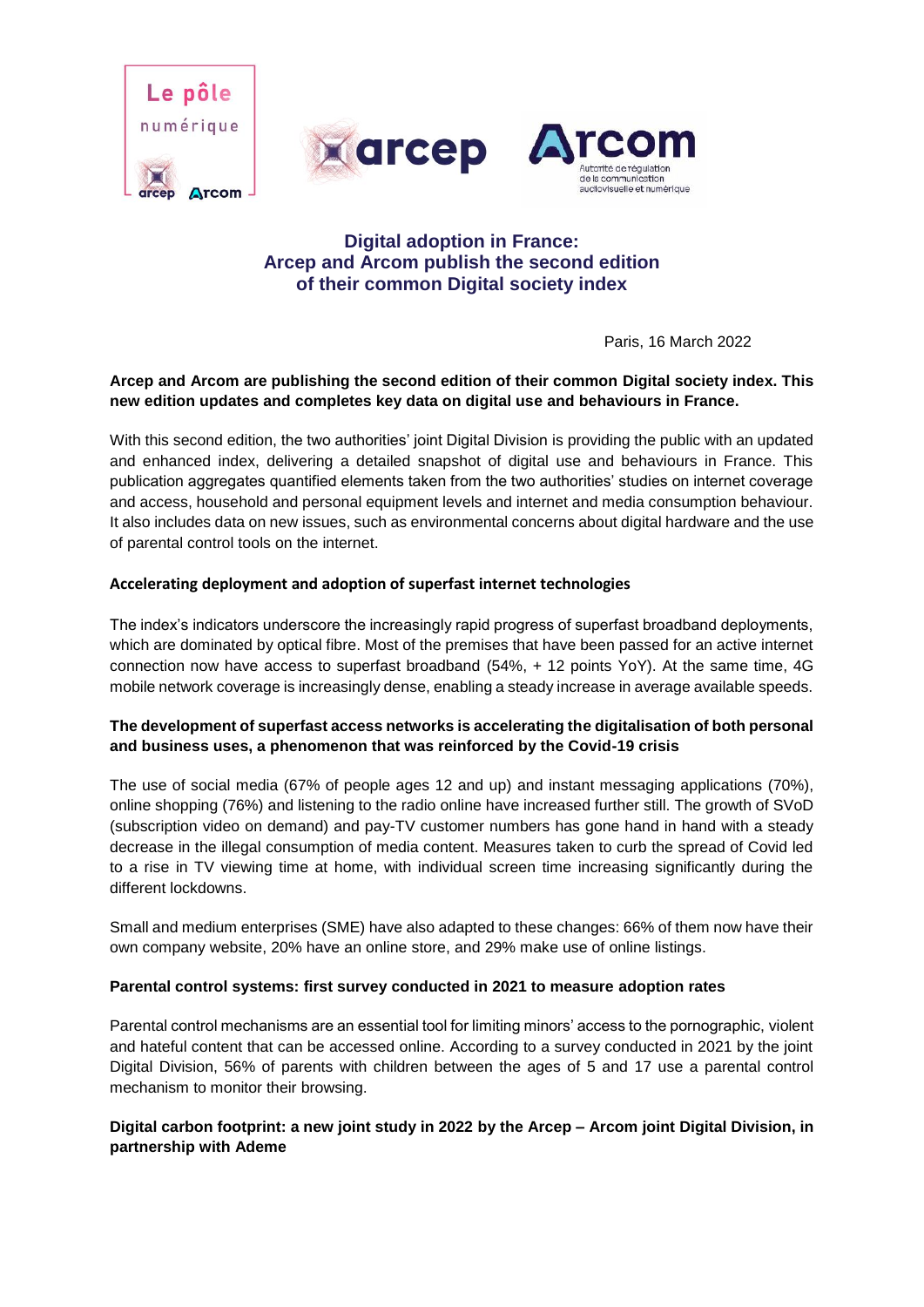There is a growing awareness surrounding the environmental impact of digital technology, and particularly of digital devices which are a major source of greenhouse gas (GHG) emissions. Among these devices, televisions have the biggest GHG footprint, ahead of laptop computers and smartphones. Smartphone ownership rates continue to rise each year (79% of internet users ages 11 and up own a smartphone). The vast majority of them (84%) use their smartphone for less than three years, and 52% of them keep the old smartphone they no longer use. The sale, donation or recycling of unused smartphones remains rare.

To complete the findings presented in the Digital society index, and pursuant to the implementation of Article 15 of the Act of 22 August 2021 on combatting climate change and promoting biodiversity, the Arcep – Arcom joint Digital Division, with the support of Ademe, will conduct a study in 2022 to obtain a more detailed assessment of the environmental impact of the distribution and consumption of audiovisual content.

The adoption of the Law aimed at reducing the digital carbon footprint in France also led the Arcep – Arcom joint Digital Division, in concert with Ademe, to begin the process of establishing a system of sustainable design benchmarking for digital services and drafting a recommendation for audiovisual media services to spread the word about the environmental impact of consuming media content.

### **Associated documents:**

[Arcep –](https://www.arcep.fr/fileadmin/cru-1646749487/user_upload/pole-numerique-arcep-arcom/referentiel-usages-numeriques-arcep-arcom_mars2022.pdf) Arcom Digital society index

Summary of the Arcep – [Arcom Digital society index \(infographics\)](https://www.arcep.fr/fileadmin/cru-1646749487/user_upload/pole-numerique-arcep-arcom/synthese-referentiel-usages-numeriques-arcep-arcom_mars2022.pdf)

# **Arcep – Arcom joint Digital Division**

Created in March 2020, the purpose of the Arcep – Arcom joint Digital Division is to deepen technical and economic analyses of digital markets that fall under each of the two authorities' purview, in particular to help them carry out their new regulatory duties in this area.

The Arcep – Arcom Digital Division work programme includes joint reports on digital issues, providing the general public with common reference data, hosting workshops and experience-sharing workshops, as well as regular meetings of the working committee on protecting minors against pornographic content online.

It has an established work programme, and the agreement signed on 2 March 2020 stipulates alternating coordination duties between the two institutions. Anne Yvrande-Billon, Arcep's Director of Economics, markets and digital affairs, has been the joint Digital Division's coordinator since 1 July 2021, for a period of one year. Christophe Cousin, Arcom's Director of Studies, economic affairs and forward-planning, is her main counterpart at Arcom.

To find out more:

Presentation of the Arcep- [Arcom joint division on the](https://www.arcep.fr/la-regulation/grands-dossiers-thematiques-transverses/le-pole-numerique-arcep-arcom.html) Arcep website